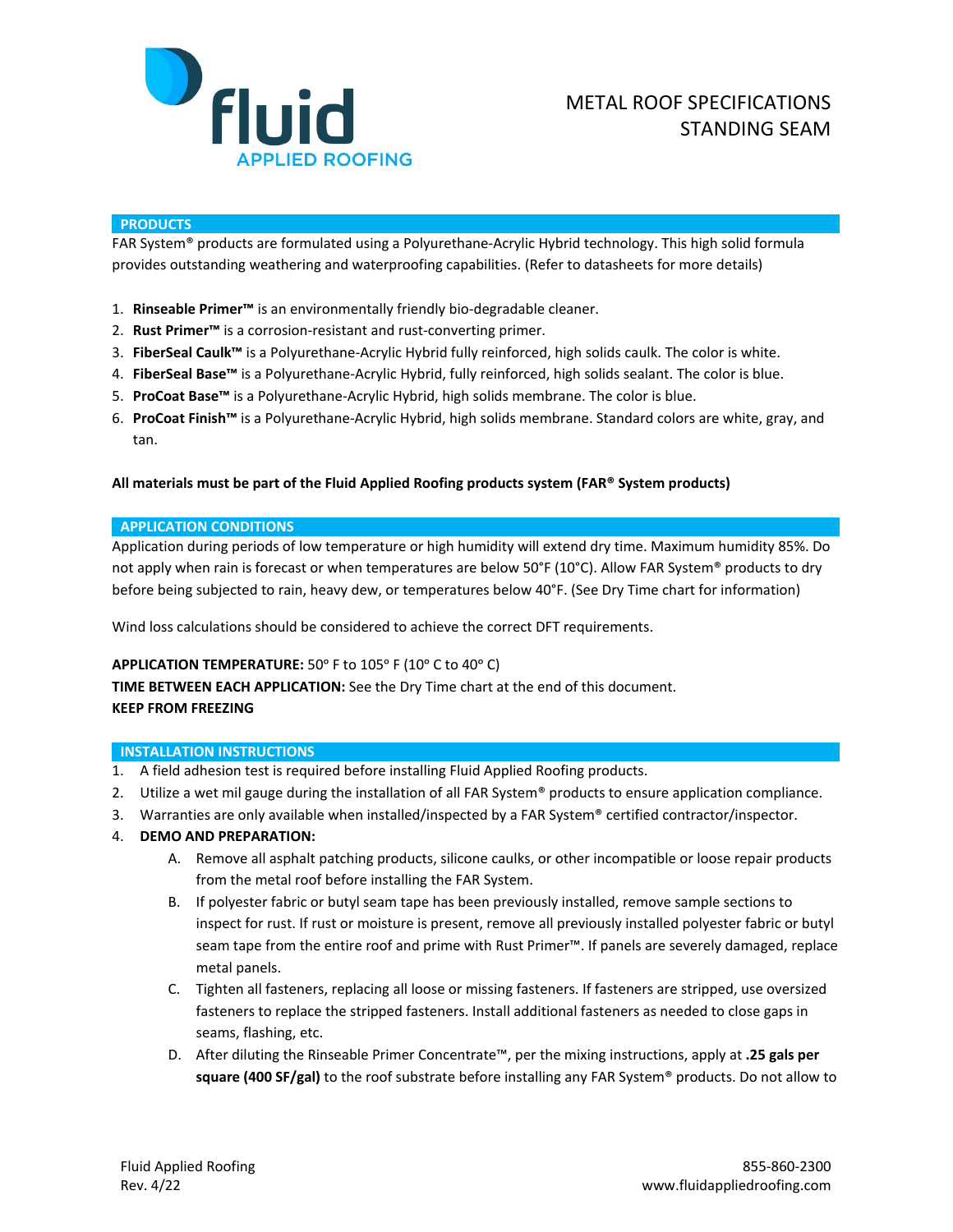

completely dry before power washing. Recommended application is with a hand pump low-pressure sprayer.

- E. High-pressure wash utilizing a minimum 3000 psi pressure washer to remove dirt, loose coatings, loose rust, chalk, and other debris which could prevent adhesion.
- F. Surface must be dry before installing the FAR System® products.
- G. Prime all rusted metal with Rust Primer™ at a rate of .5 gals per square.
- H. Remove any existing patching materials from the cinch straps. Loosen the fasteners and insert a generous bead of polyurethane caulk around each fastener, between the cinch strap and the fastener on the top and bottom sides of the cinch strap. As an alternate, you can install butyl mastic between the roof panel and the cinch strap at each fastener hole. Tighten all fasteners to secure the cinch strap. Follow building manufacturers' recommendations on how to tighten cinch straps. Some require hand tighten only. Some manufacturers will allow you to permanently remove the cinch strap and install additional stitch fasteners at the lap. This is the best option if possible. Contact us for further information.

# 5. **LEAK-PROOFING APPLICATION:**

Spay apply FiberSeal Base™ at **60 wet mils** as detailed below. For best results set pressure between 1000-1600 psi. For gaps over 1/4" prefill with FiberSeal Caulk™. This product can be sprayed/rolled/brushed.

- A. **Panel end laps:** Ensure that the material is sprayed into the lap seam between the metal panels. Then the application must completely cover the seam and extended a minimum of 6" on each side of the end lap seam. Feather out the application to allow for smooth water flow across the end lap. Do not encapsulate the cinch straps with FiberSeal Base. The coverage rate is approximately 25 LF/gal.
- B. **Fasteners:** This application must extend a minimum of 3" on each side of the fastener. The coverage rate is approximately 450 fasteners/gal.
- C. **Roof Penetrations:** For all roof curbs, exhaust vents, rake details, ridge cap seams, and any other roof penetrations and flashing detail, this application must extend a minimum of 6" on each side of the seam or penetration. The coverage rate is approximately 25 LF/gal.
- D. **Metal Closures:** This application must seal the entire metal closures under ridge caps and under any roof to wall details where metal closures may exist. The coverage rate is approximately 50 LF/gal.

## 1. **FLUID MEMBRANE APPLICATION:**

- A. **10-Year Warranty:** Spray apply ProCoat Base ™ at 1.0 gals per square over the entire roof. Once cured, apply ProCoat Finish™ at 1.5 gals per square over the entire roof. The total application rate is 2.5 gals per square.
- B. **15-Year Warranty:** Spray apply ProCoat Base ™ at 1.5 gals per square over the entire roof. Once cured, apply ProCoat Finish™ at 1.5 gals per square over the entire roof. The total application rate is 3.0 gals per square.
- C. **20-Year Warranty:** Spray apply ProCoat Base ™ at 1.75 gals per square over the entire roof. Once cured, apply ProCoat Finish™ at 2 gals per square over the entire roof. The total application rate is 3.75 gals per square. **NOTE: Requires pre-approval.**
- D. **Allow additional material to account for the stretch out of metal roof panels.** (Multiply square feet by approximately 1.25 to get square feet with stretch factor)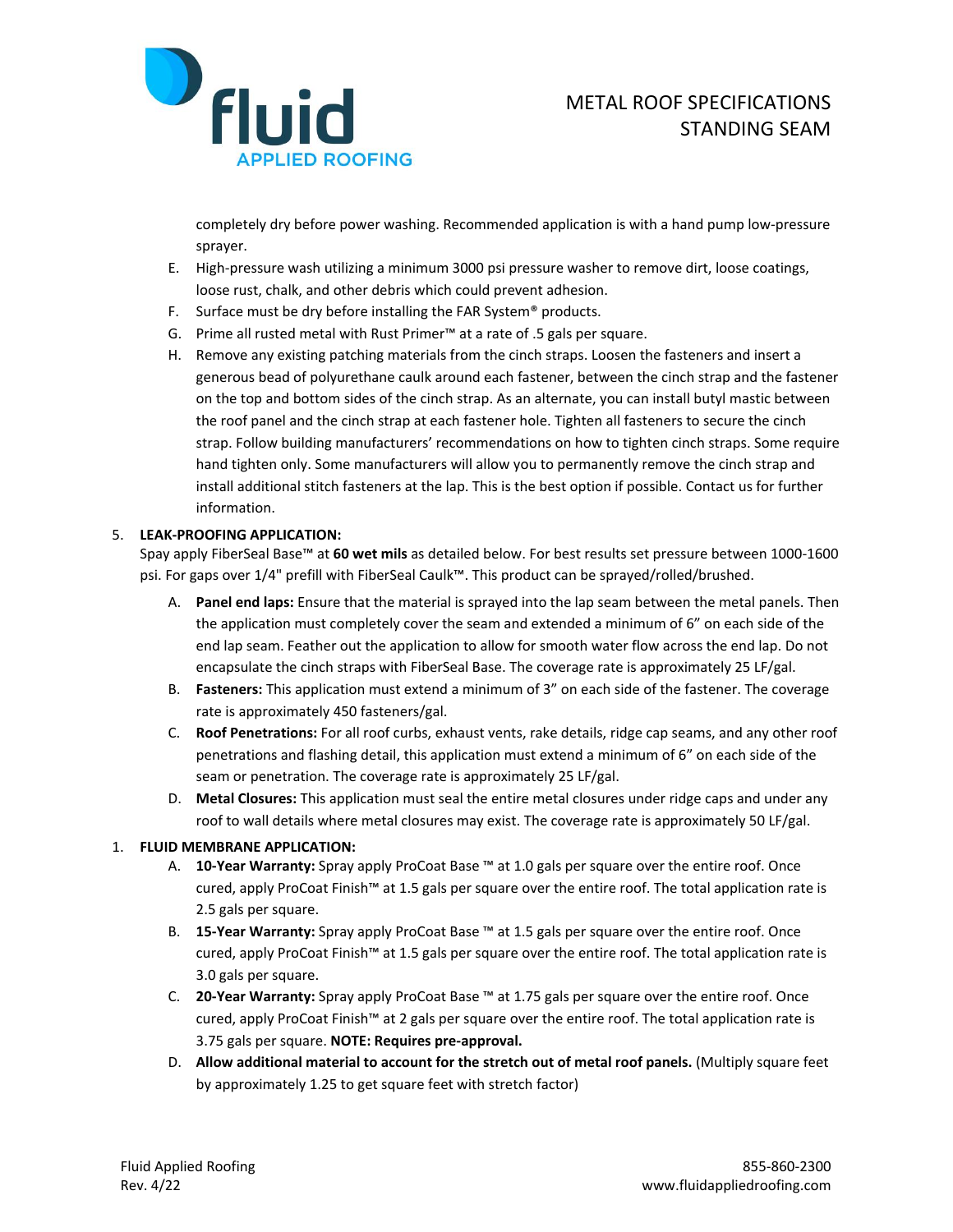

#### **MIXING INSTRUCTIONS**

Mixing required.

### **EQUIPMENT RECOMMENDATIONS**

SPRAY EQUIPMENT: For spray application, we recommend using a Graco GH 833 or equal. TIPS: The recommended tip size for the FiberSeal Base™ application is .043 and the recommended tip size for ProCoat Finish™ is .031. The fan width is based on application and preference.

#### **PACKAGING INFORMATION**

5 gallons (18.9 L) 55 gallons (208.1 L) 275 gallons (1040.9 L)

#### **WARRANTY**

This product is manufactured in accordance with ISO 9001-2008 standards. Seller and manufacturers' only obligation shall be to replace such quantity of the product proved to be defective. Neither seller nor manufacturer shall be liable for any injury, loss, or damage, direct or consequential, arising from the use or the inability to use the product for their intended use. The user assumes all risk and liability. Color fade is not covered under warranty.

#### **DISCLAIMER**

The information and recommendations outlined in this product datasheet are based upon tests conducted by or on behalf of Fluid Applied Roofing, LLC. Such information and recommendations set forth herein are subject to change and pertain to the product offered at the time of the publication. Consult your Fluid Applied Roofing representative to obtain the most current Product Data information.

#### **QUICK SPEC**

| <b>STANDING SEAM METAL ROOF SPECIFICATION</b> |                    |          |                       |                 |                       |          | <b>TECHNICAL</b> |            |
|-----------------------------------------------|--------------------|----------|-----------------------|-----------------|-----------------------|----------|------------------|------------|
| Warranty                                      | <b>Primer</b>      |          | <b>Sealant</b>        |                 | <b>Fluid Membrane</b> |          | <b>TOTAL</b>     | <b>DFT</b> |
| Period                                        | <b>Product</b>     | Gals/Sq. | <b>Product</b>        | <b>Wet Mils</b> | <b>Product</b>        | Gals/Sq. | GALS/SQ.         |            |
| 10 Year                                       | Rinsable Primer    | 0.25     | <b>FiberSeal Base</b> | 60              | ProCoat Base          |          | 2.5              | 25         |
|                                               |                    |          | Seams & Details       |                 | ProCoat Finish        | 1.5      |                  |            |
| 15 Year                                       | Rinsable Primer    | 0.25     | <b>FiberSeal Base</b> | 60              | ProCoat Base          | 1.5      | 3.0              | 30         |
|                                               |                    |          | Seams & Details       |                 | ProCoat Finish        | 1.5      |                  |            |
| 20 Year                                       | Rinsable Primer    | 0.25     | FiberSeal Base        | 60              | ProCoat Base          | 1.75     | 3.75             | 37         |
|                                               |                    |          | Seams & Details       |                 | ProCoat Finish        |          |                  |            |
|                                               | <b>Rust Primer</b> | 0.50     | As required           |                 |                       |          |                  |            |

\*Dry Film Thickness (DFT) exclude primers and are theoretical, based on solids by volume. Actual DFT will vary.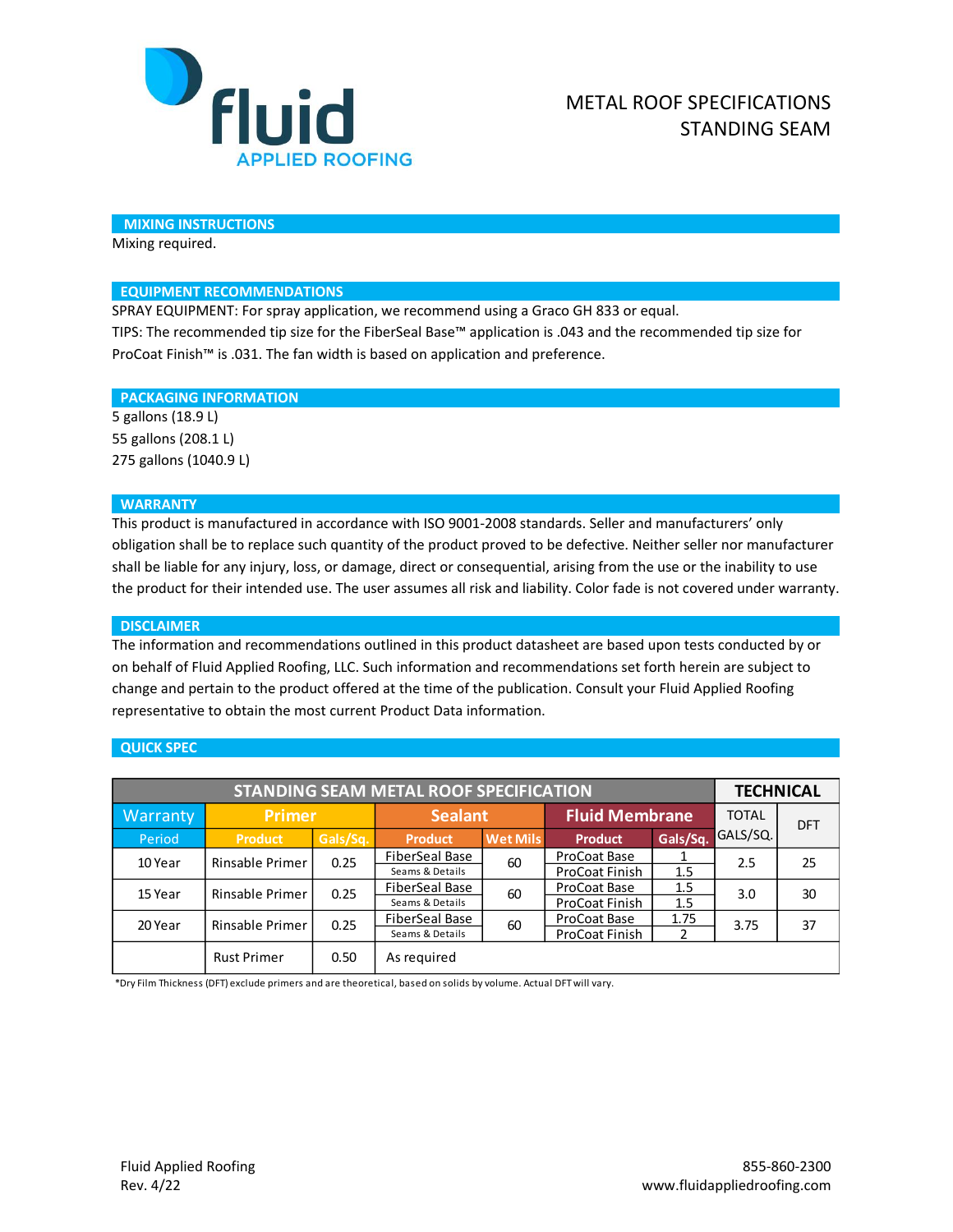

### **DRY TIME**

The chart below is for reference only and will vary with sun and humidity. These are general guidelines determined at 50% relative humidity on a sunny day.

| <b>TEMPERATURE</b> |                | <b>RAIN &amp; DEW RESISTANT</b> | <b>RECOAT</b> | <b>DRY HARD</b> |  |
|--------------------|----------------|---------------------------------|---------------|-----------------|--|
| $100^\circ$ F      | $38^\circ$ C   | 1 - 2 HOURS                     | 2 - 4 HOURS   | <b>16 HOURS</b> |  |
| $77^{\circ}$ F     | $25^\circ$ C   | 2 - 4 HOURS                     | 4 - 6 HOURS   | 24 HOURS        |  |
| $59^{\circ}F$      | $15^{\circ}$ C | 4 - 6 HOURS                     | 6 - 8 HOURS   | 30 HOURS        |  |

Drying time is temperature, humidity, and film thickness dependent.

### **CLEAN UP**

Clean equipment with water until water is running clear. It is recommended to rinse spray equipment and hoses with ammonia after cleaning thoroughly. Add 1 gallon of ammonia to 5 gallons of water and run through spray machine and hoses for several minutes. After completing the final rinse cycle, follow equipment manufacturers' recommendations for proper cleaning and storage instructions.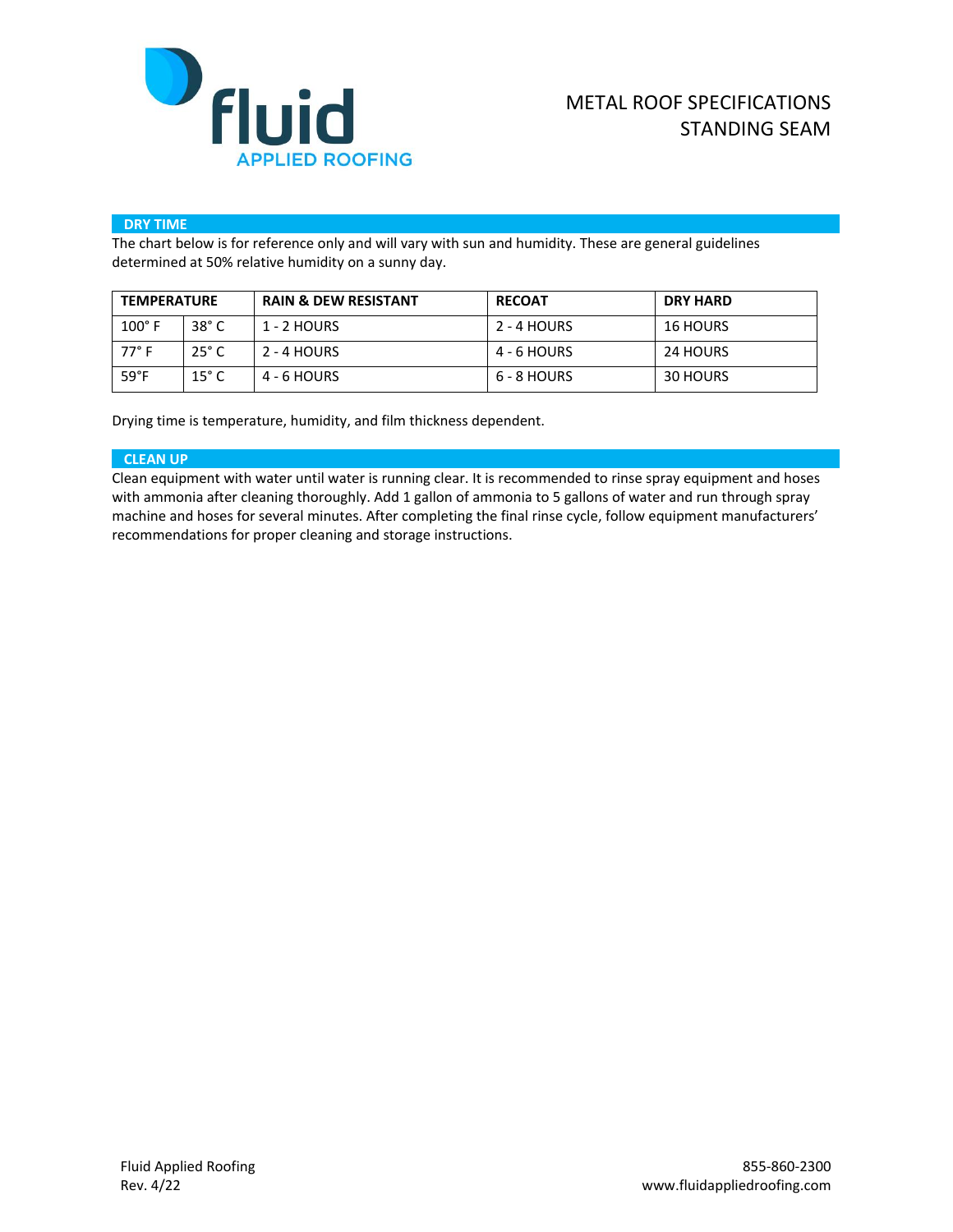

#### **PRODUCTS**

FAR System® products are formulated using a Polyurethane-Acrylic Hybrid technology. This high solid formula provides outstanding weathering and waterproofing capabilities. (Refer to datasheets for more details)

- 1. **Rinseable Primer™** is an environmentally friendly bio-degradable cleaner.
- 2. **Rust Primer™** is a corrosion-resistant and rust-converting primer.
- 3. **FiberSeal Caulk™** is a Polyurethane-Acrylic Hybrid fully reinforced, high solids caulk. The color is white.
- 4. **FiberSeal Base™** is a Polyurethane-Acrylic Hybrid, fully reinforced, high solids sealant. The color is blue.
- 5. **ProCoat Base™** is a Polyurethane-Acrylic Hybrid, high solids membrane. The color is blue.
- 6. **ProCoat Finish™** is a Polyurethane-Acrylic Hybrid, high solids membrane. Standard colors are white, gray, and tan.

## **All materials must be part of the Fluid Applied Roofing products system (FAR® System products)**

### **APPLICATION CONDITIONS**

Application during periods of low temperature or high humidity will extend dry time. Maximum humidity 85%. Do not apply when rain is forecast or when temperatures are below 50°F (10°C). Allow FAR System® products to dry before being subjected to rain, heavy dew, or temperatures below 40°F. (See Dry Time chart for information)

Wind loss calculations should be considered to achieve the correct DFT requirements.

## APPLICATION TEMPERATURE: 50° F to 105° F (10° C to 40° C)

**TIME BETWEEN EACH APPLICATION:** See the Dry Time chart at the end of this document. **KEEP FROM FREEZING**

## **INSTALLATION INSTRUCTIONS**

- 1. A field adhesion test is required before installing Fluid Applied Roofing products.
- 2. Utilize a wet mil gauge during the installation of all FAR System® products to ensure application compliance.
- 3. Warranties are only available when installed/inspected by a FAR System® certified contractor/inspector.
- 4. **DEMO AND PREPARATION:**
	- A. Remove all asphalt patching products, silicone caulks, or other incompatible or loose repair products from the metal roof before installing the FAR System.
	- B. If polyester fabric or butyl seam tape has been previously installed, remove sample sections to inspect for rust. If rust or moisture is present, remove all previously installed polyester fabric or butyl seam tape from the entire roof and prime with Rust Primer™. If panels are severely damaged, replace metal panels.
	- C. Tighten all fasteners, replacing all loose or missing fasteners. If fasteners are stripped, use oversized fasteners to replace the stripped fasteners. Install additional fasteners as needed to close gaps in seams, flashing, etc.
	- D. After diluting the Rinseable Primer Concentrate™, per the mixing instructions, apply at **.25 gals per square (400 SF/gal)** to the roof substrate before installing any FAR System® products. Do not allow to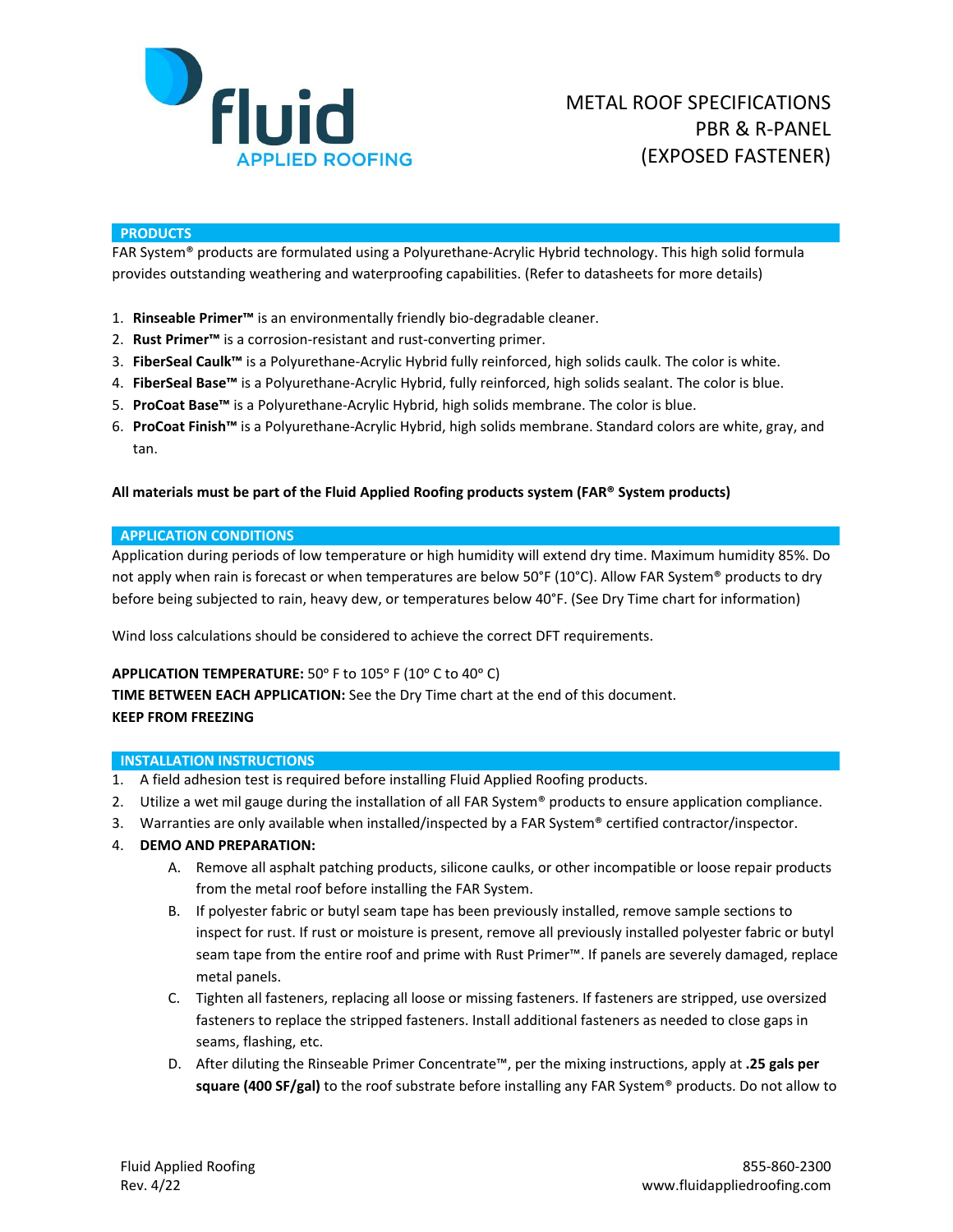

completely dry before power washing. Recommended application is with a hand pump low-pressure sprayer.

- E. High-pressure wash utilizing a minimum 3000 psi pressure washer to remove dirt, loose coatings, loose rust, chalk, and other debris which could prevent adhesion.
- F. Surface must be dry before installing the FAR System<sup>®</sup> products.
- G. Prime all rusted metal with Rust Primer™ at a rate of .5 gals per square.
- H. Replace missing or aged foam closures with new foam closures to ensure a watertight seal where foam closures are present. **DO NOT** apply FiberSeal Base over the foam closures.
	- a. EZ Vent closures can be used at the ridge cap on screw-down metal roofs instead of foam closures. (Call for information on EZ Vent closures)
- I. Repair damaged/crimped metal roof ribs using compatible metal to strengthen the damaged rib. (This is the preferred method) If repairing with metal is not an option, use polyester fabric or butyl seam tape.

# 5. **LEAK-PROOFING APPLICATION:**

Spray apply FiberSeal Base™ at **60 wet mils** as detailed below. For best results set pressure between 1000- 1600 psi. For gaps over 1/4" prefill with FiberSeal Caulk™. This product can be sprayed/rolled/brushed.

- A. **Panel end laps:** Ensure that the material is sprayed/rolled/brushed into the lap seam between the metal panels. Then the application must completely cover the seam and extended a minimum of 6" on each side of the end lap seam. Feather out the application to allow for smooth water flow across the end lap. The coverage rate is approximately 25 LF/gal.
- B. **Fasteners:** This application must extend a minimum of 3" on each side of the fastener. The coverage rate is approximately 450 fasteners/gal or (25 squares/gal).
- C. **Roof Penetrations:** For all roof curbs, exhaust vents, rake details, ridge cap seams, and any other roof penetrations and flashing detail, this application must extend a minimum of 6" on each side of the seam or penetration. The coverage rate is approximately 25 LF/gal.
- D. **Vertical lap seams:** This application must completely cover the seam and extended a minimum of 2.5" on each side of the vertical seam. The coverage rate is approximately 60 LF/gal.

# 6. **FLUID MEMBRANE APPLICATION:**

- A. **10-Year Warranty:** Spray apply ProCoat Base ™ at 1.0 gals per square over the entire roof. Once cured, apply ProCoat Finish™ at 1.5 gals per square over the entire roof. The total application rate is 2.5 gals per square.
- B. **15-Year Warranty:** Spray apply ProCoat Base ™ at 1.5 gals per square over the entire roof. Once cured, apply ProCoat Finish™ at 1.5 gals per square over the entire roof. The total application rate is 3.0 gals per square.
- C. **20-Year Warranty:** Spray apply ProCoat Base ™ at 1.75 gals per square over the entire roof. Once cured, apply ProCoat Finish™ at 2 gals per square over the entire roof. The total application rate is 3.75 gals per square. **NOTE: Requires pre-approval.**
- D. **Allow additional material to account for the stretch out of metal roof panels.** (Multiply square feet by approximately 1.15 to get square feet with stretch factor)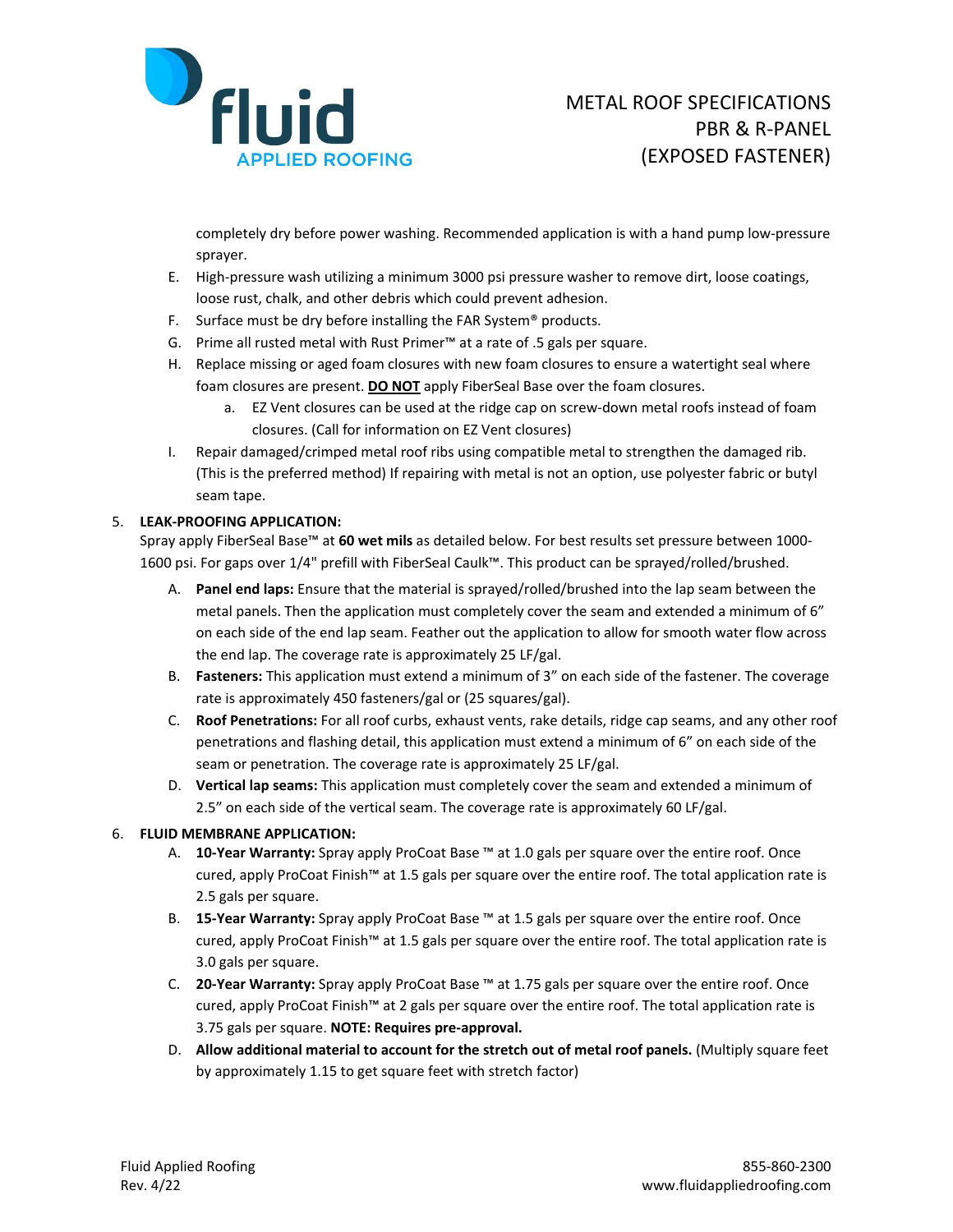

### **MIXING INSTRUCTIONS**

Mixing required.

### **EQUIPMENT RECOMMENDATIONS**

SPRAY EQUIPMENT: For spray application, we recommend using a Graco GH 833 or equal. TIPS: The recommended tip size for the FiberSeal Base™ application is .043 and the recommended tip size for ProCoat Finish™ is .031. The fan width is based on application and preference.

### **PACKAGING INFORMATION**

5 gallons (18.9 L) 55 gallons (208.1 L) 275 gallons (1040.9 L)

### **WARRANTY**

This product is manufactured in accordance with ISO 9001-2008 standards. Seller and manufacturers' only obligation shall be to replace such quantity of the product proved to be defective. Neither seller nor manufacturer shall be liable for any injury, loss, or damage, direct or consequential, arising from the use or the inability to use the product for their intended use. The user assumes all risk and liability. Color fade is not covered under warranty.

#### **DISCLAIMER**

The information and recommendations outlined in this product datasheet are based upon tests conducted by or on behalf of Fluid Applied Roofing, LLC. Such information and recommendations set forth herein are subject to change and pertain to the product offered at the time of the publication. Consult your Fluid Applied Roofing representative to obtain the most current Product Data information.

## **QUICK SPEC**

| <b>STANDING SEAM METAL ROOF SPECIFICATION</b> |                    |          |                                          |                 |                                |            | <b>TECHNICAL</b> |            |
|-----------------------------------------------|--------------------|----------|------------------------------------------|-----------------|--------------------------------|------------|------------------|------------|
| Warranty                                      | <b>Primer</b>      |          | <b>Sealant</b>                           |                 | <b>Fluid Membrane</b>          |            | <b>TOTAL</b>     | <b>DFT</b> |
| Period                                        | <b>Product</b>     | Gals/Sq. | <b>Product</b>                           | <b>Wet Mils</b> | <b>Product</b>                 | Gals/Sq.   | GALS/SQ.         |            |
| 10 Year                                       | Rinsable Primer    | 0.25     | FiberSeal Base<br>Seams & Details        | 60              | ProCoat Base<br>ProCoat Finish | 1.5        | 2.5              | 25         |
| 15 Year                                       | Rinsable Primer    | 0.25     | <b>FiberSeal Base</b><br>Seams & Details | 60              | ProCoat Base<br>ProCoat Finish | 1.5<br>1.5 | 3.0              | 30         |
| 20 Year                                       | Rinsable Primer    | 0.25     | FiberSeal Base<br>Seams & Details        | 60              | ProCoat Base<br>ProCoat Finish | 1.75<br>2  | 3.75             | 37         |
|                                               | <b>Rust Primer</b> | 0.50     | As required                              |                 |                                |            |                  |            |

\*Dry Film Thickness (DFT) exclude primers and are theoretical, based on solids by volume. Actual DFT will vary.